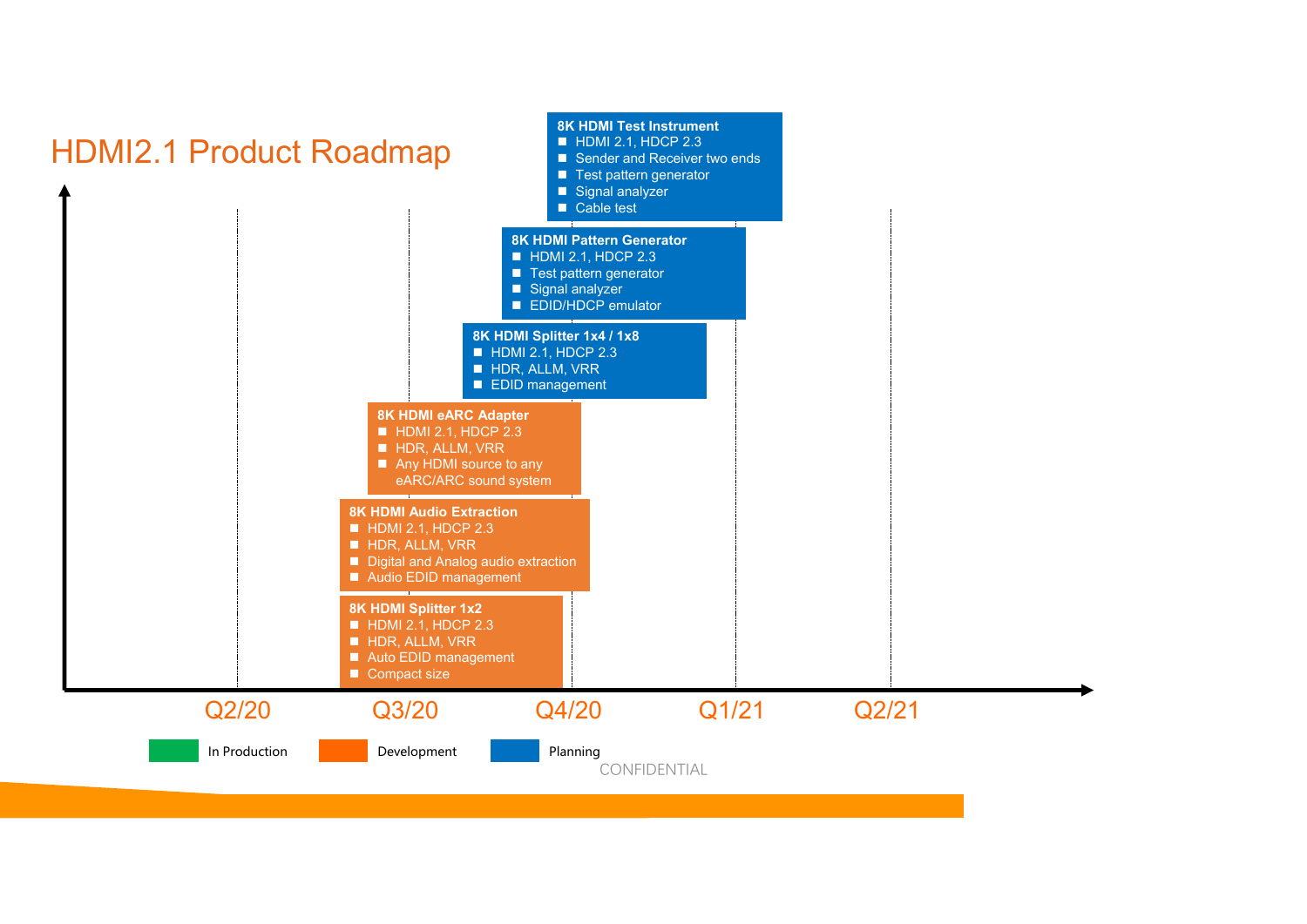# *8K HDMI 1 by 2 Splitter*





### **Product Features**

- $\bullet$ HDMI 2.1, HDCP 2.3 compliant, 40Gbps
- • Up to 8K60 YCBCR 4:2:0 10bit, 8K30 RGB/YCBCR 4:4:4 10bit or 4K120 RGB/YCBCR 4:4:4 10bit
- •HDR, HDR10, HDR10+,Dolby Vision, ALLM/VRR pass through
- •Up to LPCM 7.1CH, Dolby TrueHD, and DTS‐HD Master Audio
- •1 input, 2 mirrored outputs
- •Built‐in Equalizer, Retiming and Driver
- •Auto EDID management
- •Compact design with Aluminum case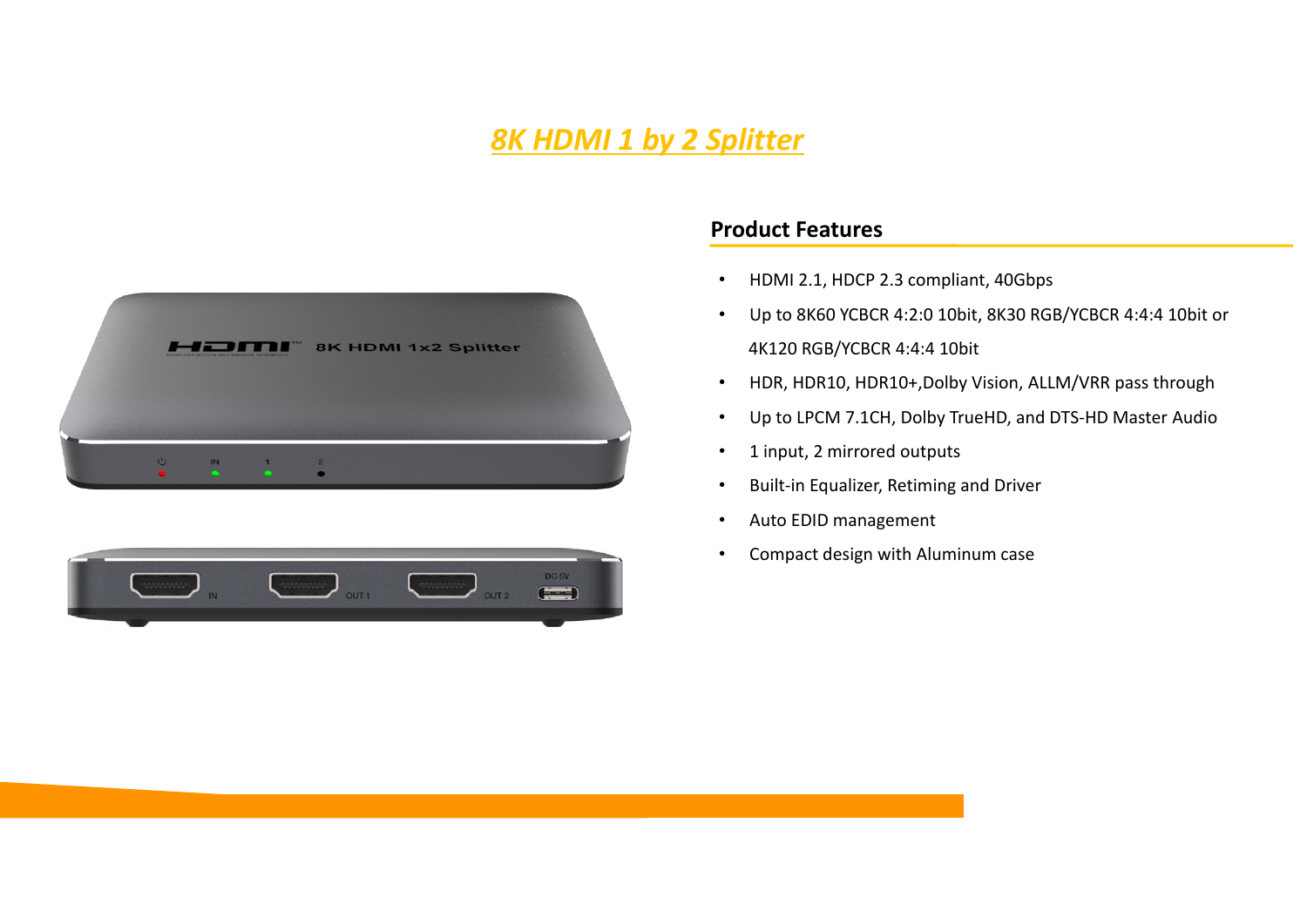## *8K HDMI eARC Adapter*





### **Product Features**

- • World's first HDMI 2.1 eARC adapter that allows HD audio up to Dolby Atmos over TrueHD from ANY external HDMI source to ANY eARC/ARC sound system
- • **Perfect solution for SONOS ARC/BOSE 500/BOSE 700 and ANY eARC/ARC AVR and Soundbar**
- •HDMI 2.1, HDCP 2.3 compliant, 40Gbps
- • Up to 8K60 YCBCR 4:2:0 10bit, 8K30 RGB/YCBCR 4:4:4 10bit or 4K120 RGB/YCBCR 4:4:4 10bit
- •HDR, HDR10, HDR10+,Dolby Vision, ALLM/VRR pass through
- •Audio ONLY output for legacy AVR without eARC/ARC function
- •Built‐in Equalizer, Retiming and Driver
- •Compact design with Aluminum case